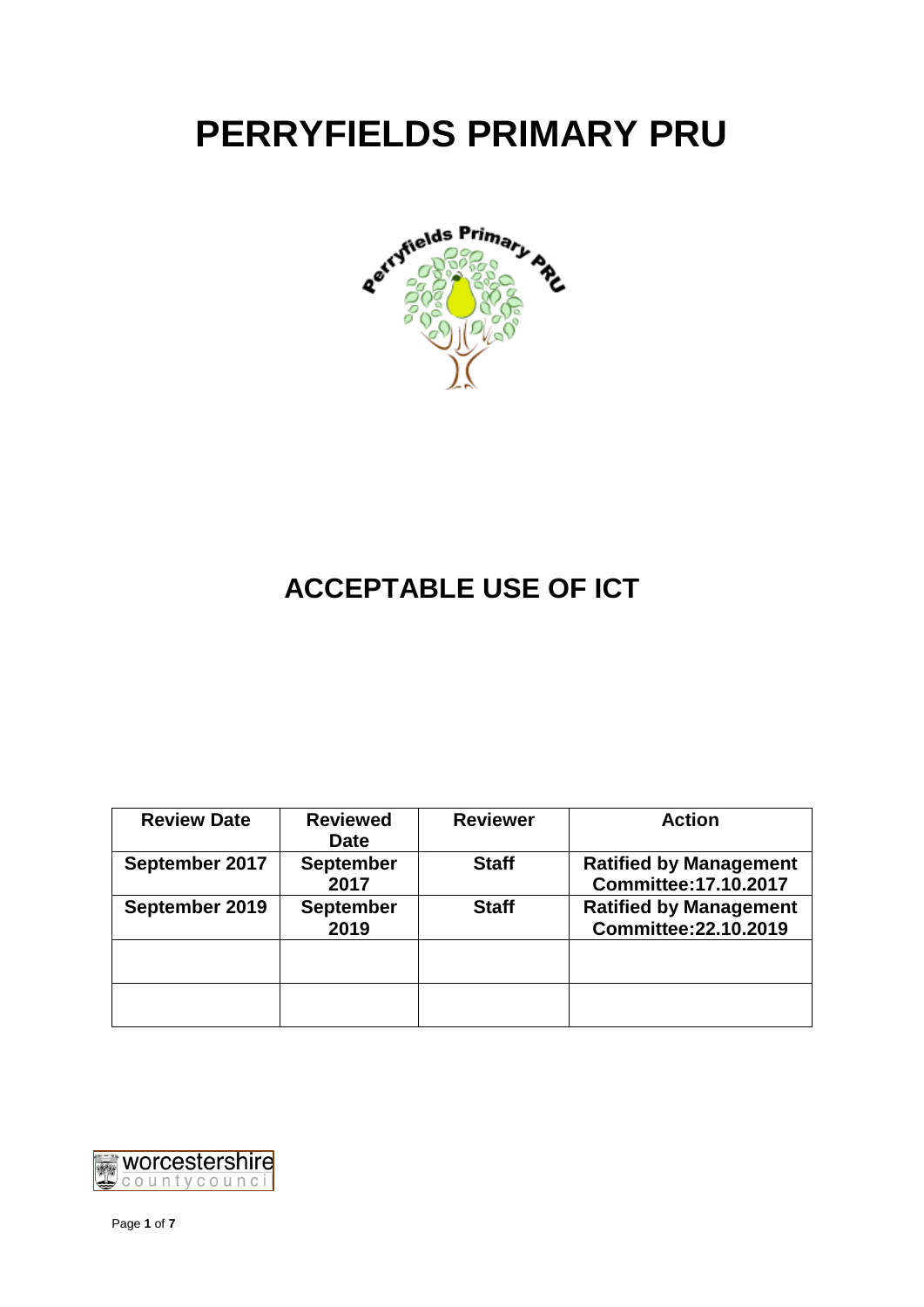# **PERRYFIELDS PRIMARY PRU**

# **Staff Acceptable Use of ICT Policy**



I understand that I must use school ICT systems in a responsible way, to ensure that there is no risk to my safety or to the safety and security of the ICT systems and other users. I will, where possible, educate the young people in my care in the safe use of ICT and embed e-safety in my work with young people.

For my professional and personal safety:

- I understand that the school will monitor my use of the ICT systems, email and other digital communications.
- I understand that the rules set out in this agreement also apply to use of school ICT systems (e.g. laptops, email) out of school.
- I understand that the school ICT systems are primarily intended for educational use.
- I will not disclose my username or password to anyone else, nor will I try to use any other person's username and password.
- I will immediately report any illegal, inappropriate or harmful material or incident of which I become aware, to the appropriate person.

I will be professional in my communications and actions when using school ICT systems:

- I will not access, copy, remove or otherwise alter any other user's files, without their express permission.
- I will communicate with others in a professional manner, I will not use aggressive or inappropriate language and I appreciate that others may have different opinions.
- I will ensure that when I take and / or publish images of others I will do so with their permission and in accordance with the school's policy on the use of digital images. I will not use my personal equipment to record these images.
- Where images are published (e.g. on the website) I will ensure that it will not be possible to identify by name, or other personal information, those who are featured.
- I will only use chat and social networking sites in school in accordance with the Code of Conduct.
- I will only communicate with pupils and parents / carers using official school systems. Any such communication will be professional in tone and manner.
- I will not engage in any on-line activity that may compromise my professional responsibilities.
- I will not use personal email addresses on the Perryfields ICT systems except in an emergency.
- I will not open any attachments to emails, unless the source is known and trusted, due to the risk of the attachment containing viruses or other harmful programmes.
- I will ensure that my data is regularly backed up in accordance with relevant Perryfields policies.
- I will not try to upload, download or access any materials, which are illegal (child sexual abuse images, criminally racist material, adult pornography covered by the Obscene Publications Act) or inappropriate or may cause harm or distress to others. I will not try to use any programmes or software that might allow me to bypass the filtering / security systems in place to prevent access to such materials.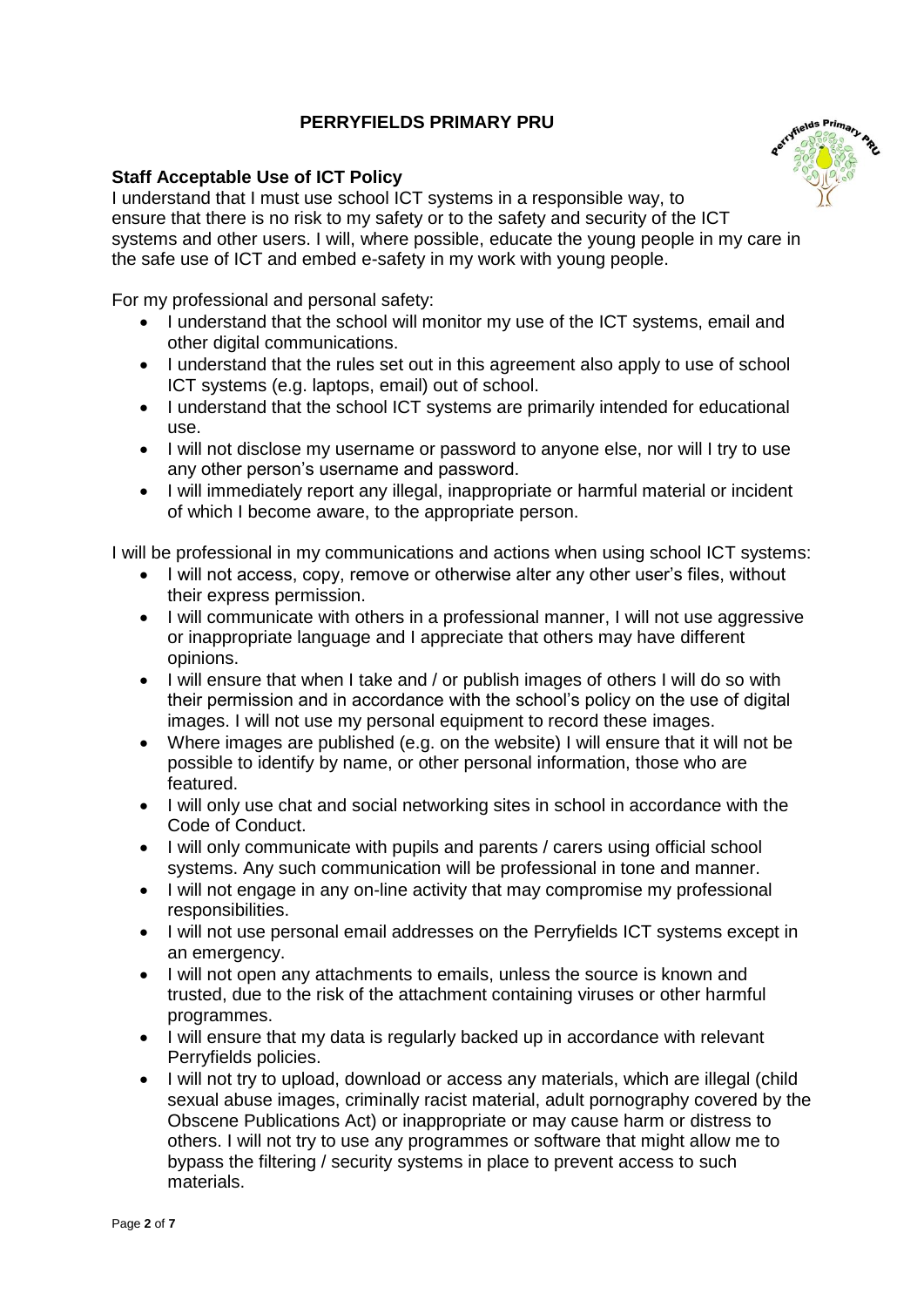- I will not try (unless I have permission) to make large downloads or uploads that might take up internet capacity and prevent other users from being able to carry out their work.
- I will not install or attempt to install programmes of any type on a machine, or store programmes on a computer, nor will I try to alter computer settings, unless this is allowed in school policies.
- I will not disable or cause any damage to school equipment, or the equipment belonging to others.
- I will only transport, hold, disclose or share personal information about others, or myself as outlined in the Data Protection Policy I understand that where personal data is transferred outside the secure school network, it must be encrypted.
- I will not take or access pupil data, or other sensitive school data, off-site without specific approval. If approved to do so, I will take every precaution to ensure the security of the data.
- I understand that Data Protection Policy requires that any staff or pupil data to which I have access, will be kept private and confidential, except when it is deemed necessary that I am required by law or by school policy to disclose such information to an appropriate authority.
- I will immediately report any damage, faults or theft of equipment or software, however this may have happened.
- When using the internet in my professional capacity or for sanctioned personal use: I will ensure that I have permission to use the original work of others in my own work
- Where work is protected by copyright, I will not download or distribute copies (including music and videos). I understand that I am responsible for my actions in and out of school:

I understand that this Acceptable Use Agreement applies not only to my work and use of ICT equipment in school, but also applies to my use of ICT systems and equipment out of school and to my use of personal equipment in school or in situations related to my employment.

I understand that if I fail to comply with this Acceptable Use Agreement, I could be subject to disciplinary action. This could involve a warning, a suspension, referral to the I.A.B. and / or the Local Authority and in the event of illegal activities the involvement of the police.

I have read and understand the above and agree to use the Perryfields ICT systems (both in and out of school) within these guidelines.

Staff / volunteer Name:

Signed:

Date: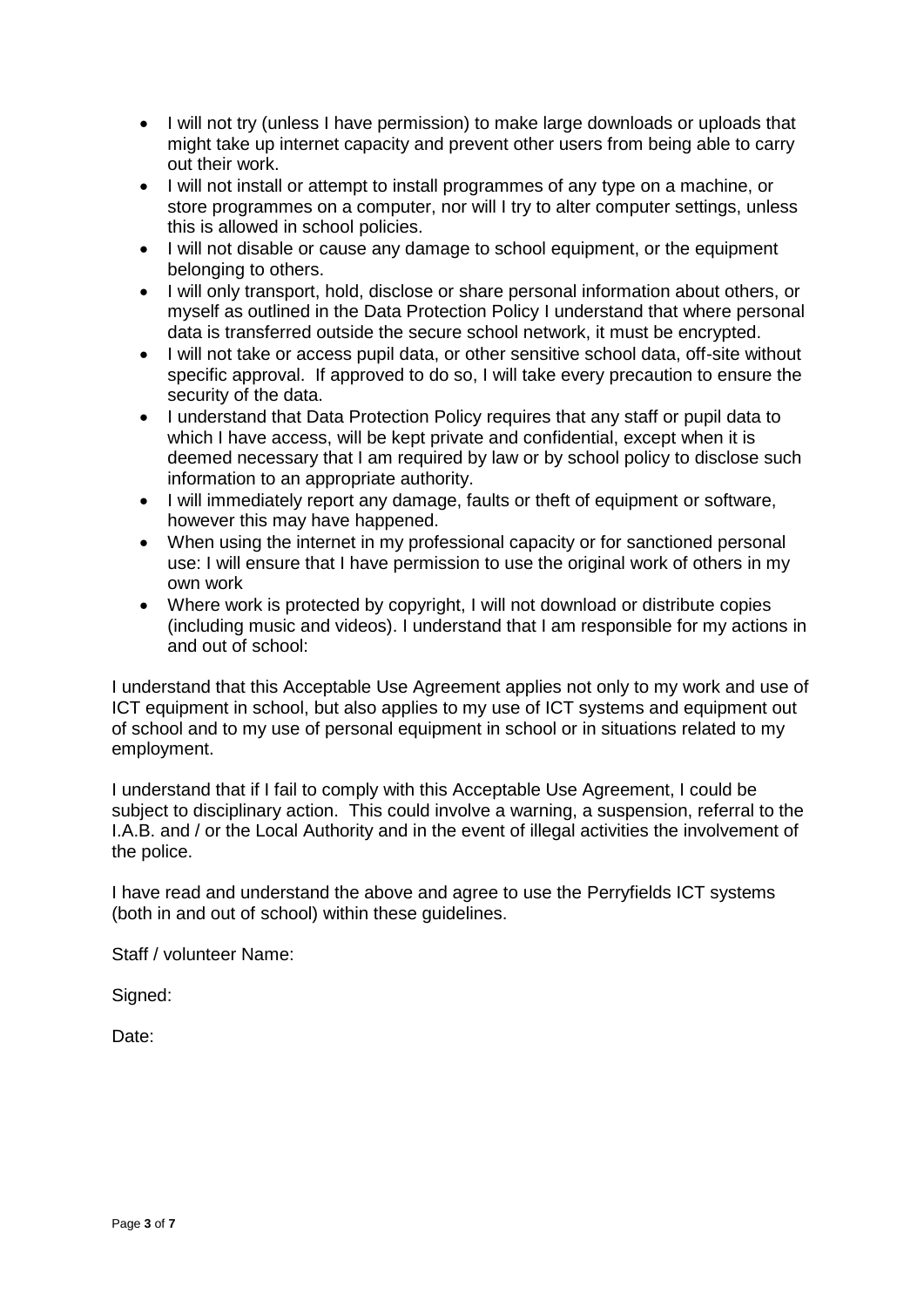# **PERRYFIELDS PRIMARY PRU INTERNET PERMISSION FORM (Key Stage 1)**



**Name of Pupil: ...........................................................................**

As part of the School's Information and Communication Technology (ICT) programme we offer supervised access to the internet.

The Pupils will be supervised at all times while they are using this resource; however, I want you to be aware that slip-ups are a possibility. I therefore require your written permission for your son/daughter to use this facility and that we cannot be held responsible for their misuse.

I am happy to allow my child to use the Internet and agree to the AUP for KS1

**Pupil's signature: ............................................................................... Parent's/Carers signature: .................................................................**

**Date: ...............................................................................**

# **Acceptable Use Policy (KS1) I want to feel safe all the time**

#### **I agree that I will:**

- Only view video-sharing websites under adult supervision
- Only open pages which my teacher has said are OK
- Only work with people I know in real life
- Tell my teacher if anything makes me feel scared or uncomfortable
- Make sure all messages I send are polite
- Show my teacher if I get a nasty message
- Not reply to any nasty message or anything which makes me feel uncomfortable
- Not give my mobile phone number to anyone who is not a friend in real ife
- Only e-mail people I know or if my teacher agrees
- Only use my school e-mail
- Talk to my teacher before using anything on the internet
- Not tell people about myself online (I will not tell them my name, anything about my home, family and pets)
- Not load photographs of myself onto the computer
- Never agree to meet a stranger

# **Anything I do on the computer may be seen my someone else**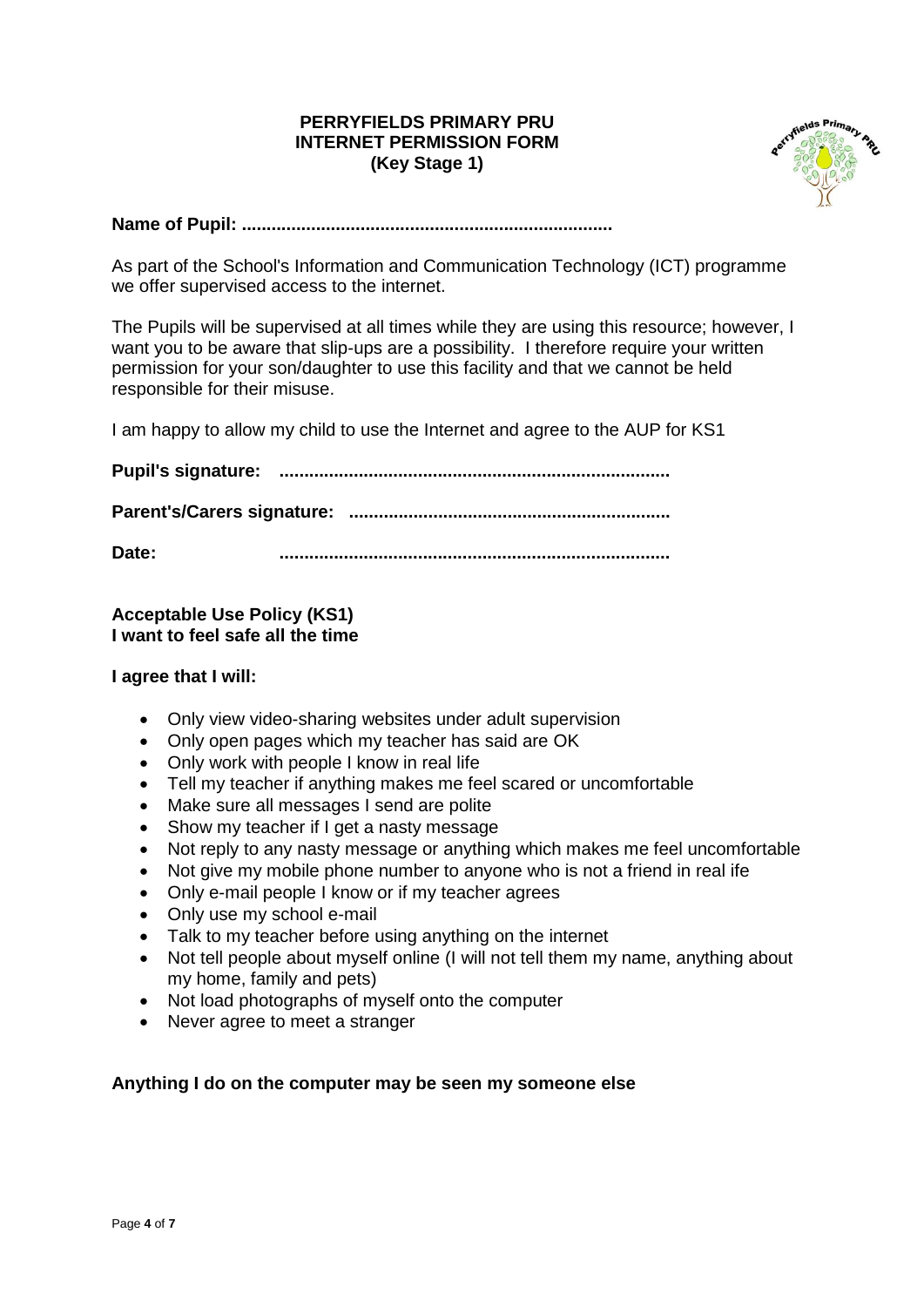#### **PERRYFIELDS PRIMARY PRU INTERNET PERMISSION FORM (Key Stage 2)**



#### **Name of Pupil: ...........................................................................**

As part of the School's Information and Communication Technology (ICT) programme we offer supervised access to the internet.

The Pupils will be supervised at all times while they are using this resource; however, I want you to be aware that slip-ups are a possibility. I therefore require your written permission for your son/daughter to use this facility and that we cannot be held responsible for their misuse.

I am happy to allow my child to use the Internet and agree to the AUP for KS2

**Pupil's signature: ...............................................................................**

**Parent's/Carers signature: .................................................................**

**Date: ...............................................................................**

#### **Acceptable Use Policy (KS2) I want to feel safe all the time**

#### **I agree that I will:**

- Only view video-sharing websites under adult supervision.
- Only visit sites which are appropriate to my work at the time
- Work in collaboration only with friends and I will deny access to others
- Tell a responsible adult straight away if anything makes me feel scared or uncomfortable online
- Make sure all messages I send are respectful
- Show a responsible adult if I get a nasty message or get sent anything that makes me feel uncomfortable
- Not reply to any nasty message or anything which makes me feel uncomfortable
- Not give my mobile phone number to anyone who is not a friend
- Only e-mail people I know or those approved by a responsible adult
- Only use e-mail which has been provided by school
- Talk to a responsible adult before joining chat rooms/network sites
- Always keep my personal details private, (eg my name, family information, journey to school, my pets and hobbies)
- Always check with a responsible adult and my parents before I show photographs of myself
- Never meet an online friend without taking a responsible adult that I know with me
- I know that once I post a message or an item on the internet then it is completely out of my control.
- I know that anything I write or say or any website that I visit may be being viewed by a responsible adult.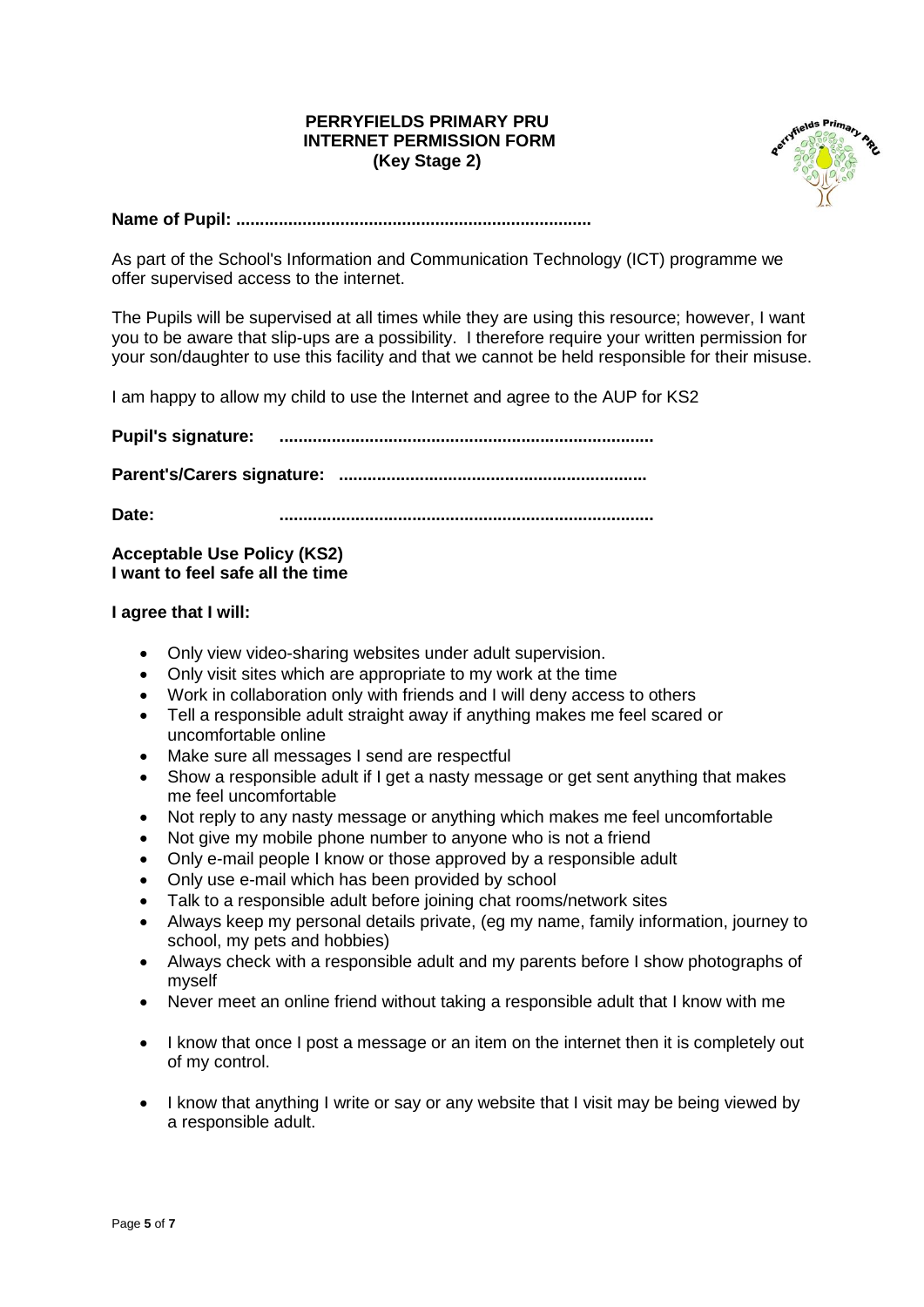# **PERRYFIELDS PRIMARY PRU**

**NAME OF CHILD ……………………………………………………………..**

#### **MEDIA/UNIT NEWSPAPER ENTRY**

| I give permission for my child's <b>photograph</b> to appear in<br>a newspaper report                    | <b>YES/NO</b> |
|----------------------------------------------------------------------------------------------------------|---------------|
| I give permission for my child's full name to be printed in<br>a newspaper report of an event at school  | <b>YES/NO</b> |
| I give permission for my child's first name to be printed in<br>a newspaper report of an event at school | <b>YES/NO</b> |
| I give permission for my child's <b>photo</b> to be used around<br>School                                | <b>YES/NO</b> |
| I give permission for my child's <b>photo/work</b> to be used on the<br>Perryfields website              | <b>YES/NO</b> |